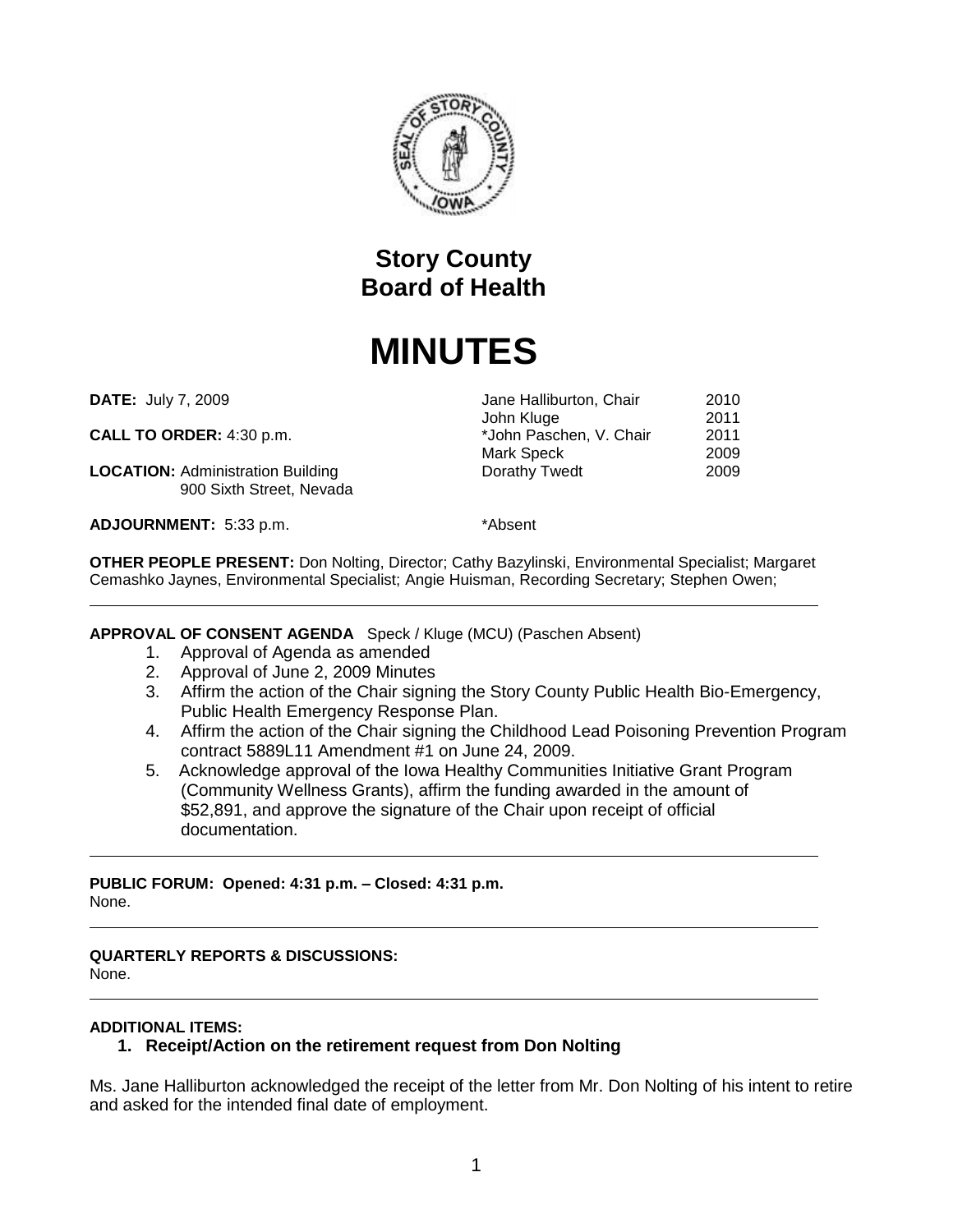Mr. Don Nolting explained his discussions with the Auditor's Office regarding their and IPERS requirements, stating that his last day will be the end of July. Ms. Halliburton asked for the exact date. Mr. Nolting replied that it will be July 31<sup>st</sup>. Mr. Mark Speck asked if it was a Friday. Mr. Nolting affirmed.

Mr. Nolting noted that he has some vacation to be used. Ms. Halliburton asked for the amount. Mr. Nolting estimated it to be two (2) weeks and that he intends to take the entire week of the  $20<sup>th</sup>$  as well as other days as schedules accommodate.

Ms. Dorathy Twedt asked how many years Mr. Nolting had worked for the County. Mr. Nolting replied that he began employment for Hardin County in the winter of 1971 at which point he began to accrue IPERS benefits, and that his acceptance letter from Dr. John Kluge was dated in September of 1977.

MOTION: Move to accept the request for retirement of Don Nolting. Kluge/Speck (MCU) (Paschen absent)

Dr. Kluge expressed his appreciation for the many years of service and commented on the time in which Mr. Nolting began employment with Story County. Mr. Nolting discussed this from the audience with Dr. Kluge.

Ms. Halliburton also expressed her appreciation for his service to Story County.

#### **2. Discussion/Action on agreement with HR One Source to review job descriptions – Steve Owen**

Mr. Steve Owen, Assistant County Attorney, acknowledged Mr. Nolting's service, adding that he is considered an expert by many fields both in and out of Story County.

Mr. Owen commented on the difficult and large task of fillnig the vacancy.

Mr. Owen explained that the Chair of the Board of Health (BOH) had contacted him regarding obtaining outside professional assistance for this task.

Mr. Owen described the recent contract assistance provided to Story County by HR OneSource, a Des Moines area based company. Mr. Owen described the search efforts by the Board of Supervisors (BOS) in order to locate and contract this company as well as the services it provides.

Mr. Owen clarified that the BOH would require an independent contract for services.

Mr. Owen explained his understanding of the process specifically that HR OneSource would like to interview Mr. Nolting to get a better understanding of his position. Mr. Owen added that consideration of the limited time is understood.

Mr. Owen noted the BOS contract with HR OneSource agrees to an hourly fee of is \$135 with additional mileage costs at a rate of \$0.585 per mile, as per the Internal Revenue Service standard.

Mr. Owen added that HR OneSource has understands and agrees with the confidentiality needs and understands the open records requirements, but will not share information with third parties.

Mr. Speck asked about educational requirements. Mr. Owen explained that HR OneSource will review all aspects of the position. Mr. Speck asked if the State has specific requirements. Mr. Nolting described the merit system in place for the position when he was hired as well as the differences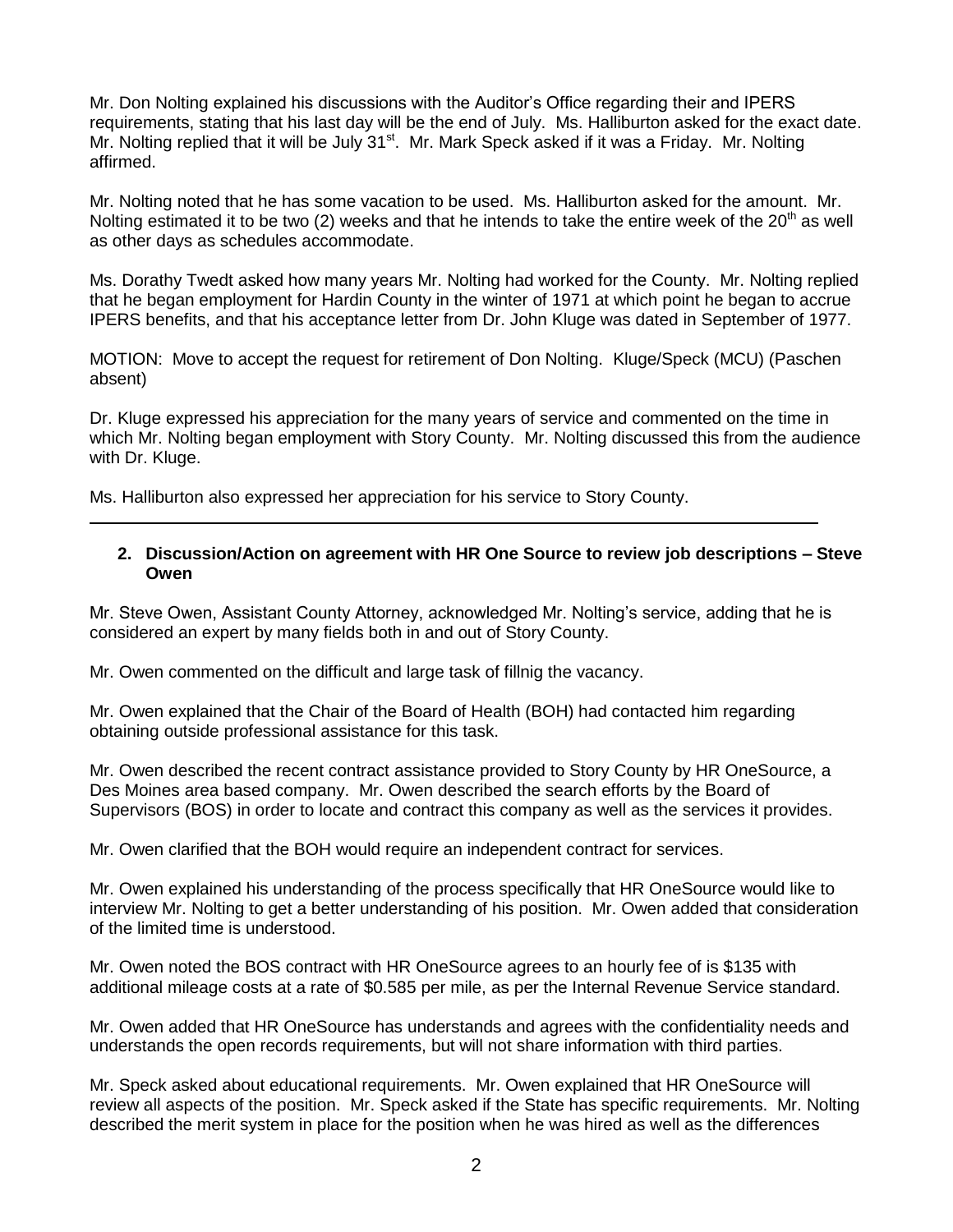between the different classes of Sanitarians and Environmental Specialists. Mr. Nolting added that the job is defined based on the duties requested and that it is a combination of duties required by the *Code of Iowa* and the duties required as an administrator. Mr. Nolting continued to discuss the various duties.

Ms. Halliburton noted that the most recent updated to the job descriptions of the Health Department was in the late nineties, emphasizing the need for the update now. Ms. Halliburton clarified that the intent is to review all of the job descriptions of the department. Mr. Owen affirmed. Ms. Halliburton added that all employees will be interviewed and responsibilities reviewed. Mr. Speck asked about minimum requirements. Ms. Halliburton reiterated that HR OneSource will perform the review and begin with by identifying *Code of Iowa* requirements.

Mr. Speck requested a copy of the current job description. Mr. Owen offered to email it to the BOH. Ms. Halliburton reiterated the process to follow, noting that the findings will be brought back to the Board. Ms. Halliburton added that, as Mr. Nolting pointed out, the position is not typical for a department of public health in that the nursing is contracted to Homeward and the administrator is for environmental aspects of the department.

Dr. Kluge asked if the department inspects food. Ms. Halliburton replied that they do not and that it is contracted by the Department of Agriculture. Mr. Nolting added that he has offered several times. Ms. Halliburton noted that the issue is the ability to obtain enough revenue to cover costs.

Mr. Nolting also added that staff has been affiliated and accredited with the National Environmental Health Association and that they could be used as a source for job descriptions, applicants, and postings.

Ms. Halliburton noted that she discussed the funding with the County Auditor and it is her understanding that it can be accomplished though not budgeted.

Dr. Kluge asked for the expected timeframe HR OneSource would require for the review. Mr. Owen replied that they were not available to be here today, but that correspondence was received indicated availability on July  $27<sup>th</sup>$ , noting the requirement of the contract. Mr. Owen also noted that the correspondence also indicated some flexibility in scheduling, but that it will likely go well into August.

Ms. Halliburton questioned whether another meeting is required for the BOH to take if they take action today to authorize the contract. Mr. Owen stated that the contract would follow the same format as the other contract with the County, clarifying that today the action should be to authorize him to contact and review the contract and it is up to the BOH to decide if they are comfortable with him engaging any further or not. Dr. Kluge asked if approval could be given via email. Mr. Owen affirmed that expressed approval may occur, clarifying that the official contract approval may require a special meeting. Ms. Halliburton commented that scheduling another special meeting may be difficult. Mr. Owen suggested the BOH authorize him to get the contract in place for the BOH to review and then vote to approve it.

#### **MOTION: Move to authorize Story County Assistant Attorney Steve Owen to prepare the contract proposal with HR OneSource for review by the Chair of the Board of Health for further action and authorize the signature of the Chair without an additional meeting. Kluge / Speck (MCU) (Paschen absent)**

The addition of authorizing the signature of the Chair without an additional meeting was added as a friendly amendment and approved by both Kluge and Speck.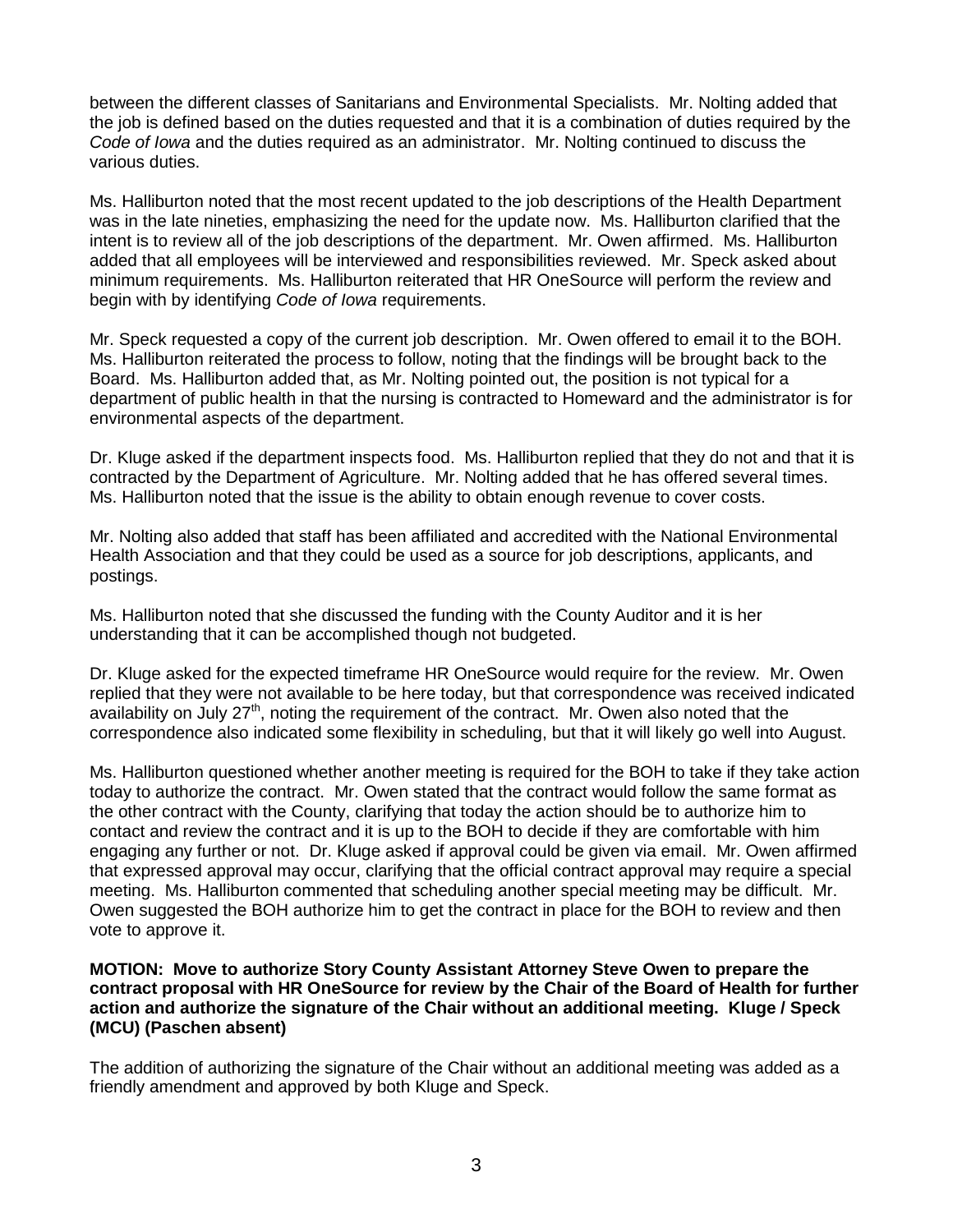Ms. Halliburton clarified that the contract information will be forwarded to the BOH members and that any questions or concerns will be answered via email or directly.

# **3. Discussion regarding appointment of Interim Director**

Ms. Halliburton asked Mr. Owen for his advice regarding the necessity to appoint an interim director due to lack of specific dates of fulfillment of the position from HR OneSource. Mr. Owen questioned when the next quarterly meeting is scheduled. Ms. Angie Huisman replied that it is scheduled for September 1<sup>st</sup>. Mr. Owen anticipated being without a director through at least August and that the appointment of a qualified person from within the department is a consideration for the Board. The Board discussed the potential delays in day to day duties that require the authority of the director that would require Board action.

Dr. Kluge questioned the method of compensation for the extra duties. Mr. Owen was unaware of the financial capacity of the board and would defer to Mr. Nolting about the daily duties as well as the extra duties that would befall upon the interim director.

Ms. Halliburton described the action by the Board of Supervisors (BOS) under similar circumstances, noting that the policy in places allows for compensation to be provided through formal action by the BOS. Ms. Halliburton summarized an example of the policy relating to the vacancy of the County Engineer's position.

Mr. Speck asked if anyone from the department would be willing to fill the interim director role. Ms. Halliburton suggested the next most senior employee Margaret Jaynes. Ms. Jaynes agreed that she would be willing to accept the duties as interim director.

# **MOTION: Move that Ms. Margaret Jaynes be appointed as Interim Director until such time a new Director is appointed and that additional appropriate compensation is awarded. Twedt / Kluge (MCU) (Paschen absent)**

# **4. Discussion of proposed fee changes – Margaret Jaynes**

Ms. Jaynes noted that the new regulations regarding Time of Transfer (TOT) inspections went into effect on July 1<sup>st</sup>, summarizing the work with the Recorder and Iowa Department of Natural Resources (DNR) that has made the transition smooth.

Ms. Jaynes added that the change in the inspection has created an issue with the law requiring that government entities not compete with the private sector and thereby necessitating similarly priced fees for services. Ms. Jaynes noted that the current TOT fee is \$100 and that certified inspectors are charging between \$225 and \$250.

Ms. Jaynes summarized her discussion with Mr. Owen and his suggestion to charge a fee of equal amount or higher in order to comply with the law.

Ms. Jaynes added that there currently is not fee adopted for this type of inspection and that one should be set as soon as possible.

Mr. Speck asked if the department can do state inspections. Ms. Jaynes clarified that they can perform septic inspections, noting that the situation is similar in the need to not compete.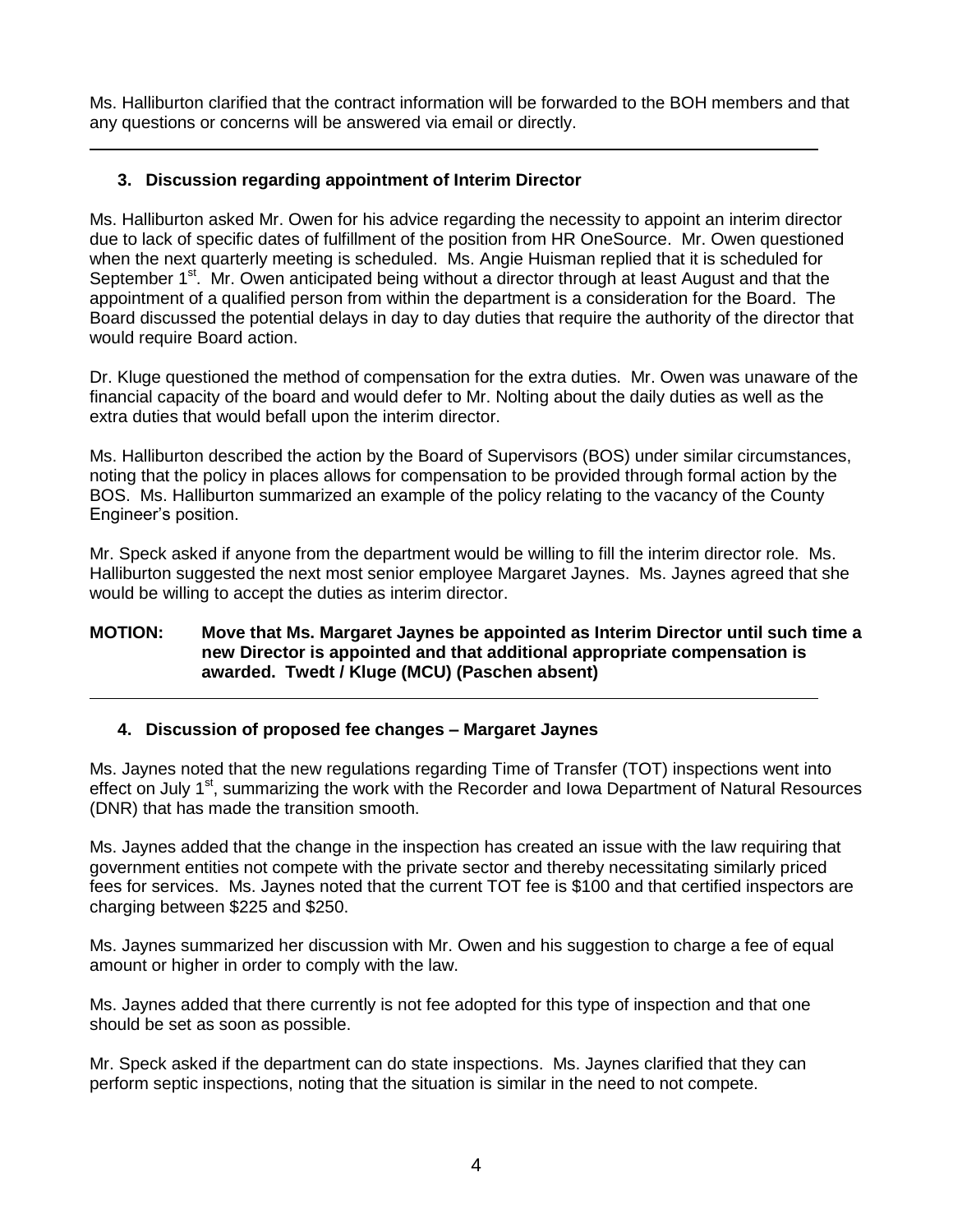Mr. Speck asked if the inspections are of new systems. Ms. Jaynes clarified that the inspections are TOT inspections and that the County was performing inspections for all TOTs, but that the new regulations require that all non-exempt properties be inspected by a certified inspector, typically a pumper or installer charging between \$200 and \$250 necessitating the County to raise fees to equal or higher amounts to not compete.

Mr. Speck stated that it was his understanding that the County was required to perform the inspection. Ms. Jaynes clarified that Ordinance 110 gives the County the authority to do the inspections, however the State regulations in effect July  $1<sup>st</sup>$  provide exemptions for some properties and also requires that all inspections be performed by a state certified inspector. Ms. Jaynes added that the State interprets the law as superseding the County's requirements and have informed the County that they cannot inspect per County requirements and may only inspect per State law as to maintain the spirit of the law.

Mr. Speck asked if the County does not want to perform the inspections and wishes to price themselves out of doing them. Ms. Jaynes clarified that it is not an issue of what the County wants but a requirement that disallows competition by the government, offering additional clarification questions be directed to Mr. Owen of the County Attorney's Office.

Mr. Speck asked there are certified inspectors in Story County. Ms. Jaynes affirmed, noting the list provided by the DNR.

Dr. Kluge asked if staff will bring a recommended fee to the Board at a later date. Ms. Jaynes affirmed, proposing a \$250 fee for the inspection of both a well and a septic system.

Dr. Kluge questioned whether action may be taken at this meeting. Ms. Halliburton replied that it cannot due to legal requirements.

Ms. Halliburton summarized the situation of the State and County regulations, noting that typically home rule authority is given to local government and asking Mr. Owen for his opinion regarding the best way to implement the regulations. Mr. Owen explained that the County regulations are being preempted by State law and that the Ordinance in effect should not be affected due to the preemption. Mr. Owen discussed the ability to continue inspections as performed without competing with the private industry. Mr. Owen pointed out the lack of clarity of the law and summarized what essential services are considered. Mr. Owen also suggested that fees be set accordingly as to not put staff or the BOH a position to appear as if competing.

Ms. Halliburton asked how to comply with the regulations at this point. Mr. Owen stated that there are environmental regulations now and that they are under state control.

Ms. Halliburton asked if a fee schedule has been proposed by the state. Mr. Owen replied that he was not aware of any. Ms. Jaynes agreed that there is not. Mr. Owen stated that the fees tend to be market based; adding that he will verify that there is not a fee schedule. Mr. Speck commented that no action may be taken at this point, questioning how to proceed.

Mr. Owen suggested a recommendation be made and that it be revisited at the next meeting, noting that in doing so the County will not be competing during the study phase. Ms. Jaynes asked if the County is not to offer the inspections. Mr. Owen replied that it is an option. Dr. Kluge disagreed, suggesting that the fee be raised during the interim to allow for the fee schedule to be studied. Mr. Speck asked if the Board is authorized to do so. Mr. Owen affirmed.

# **MOTION: Move to accept the staff recommendation and implement interim fee increase. Kluge / Speck (MCU) (Paschen absent)**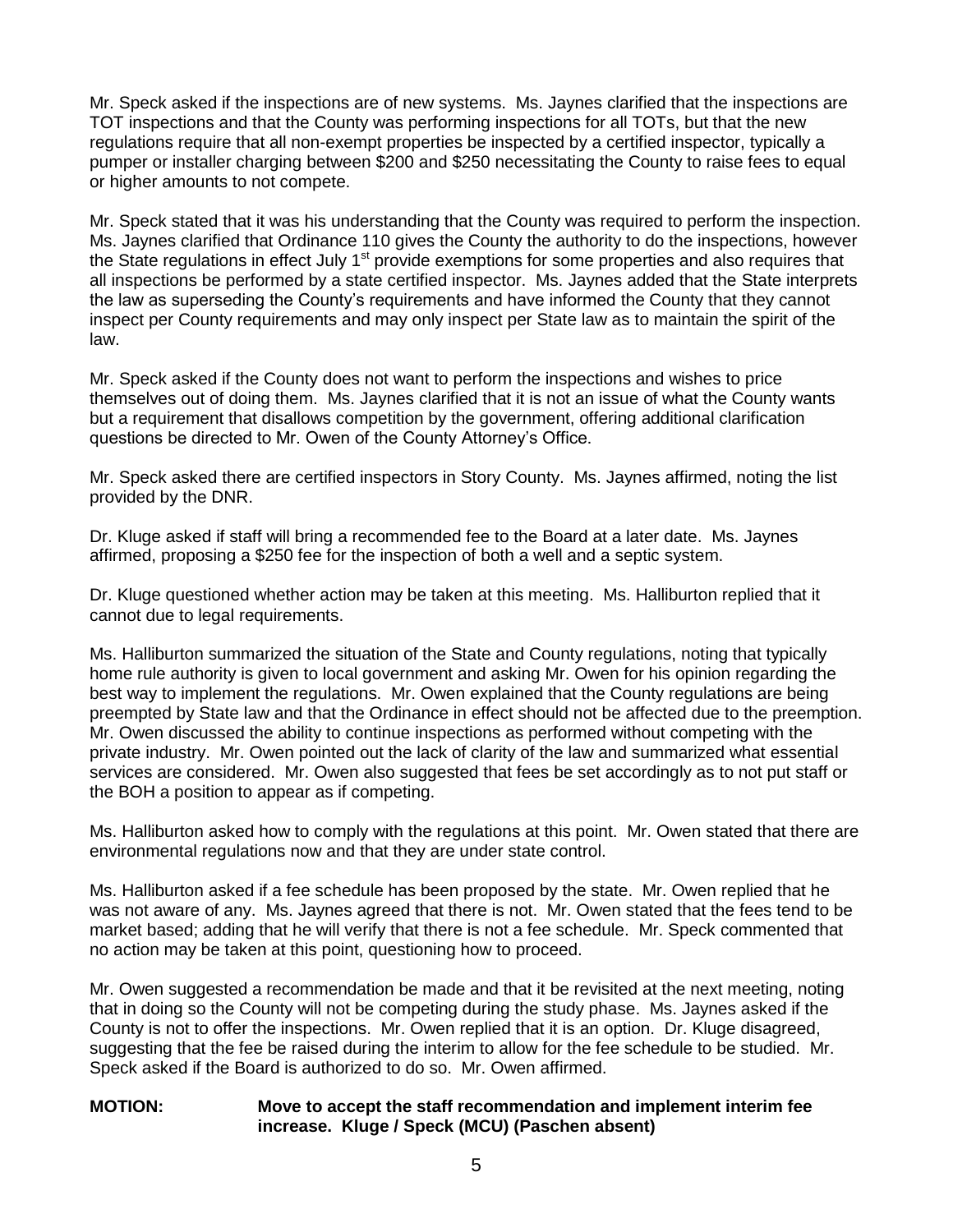Ms. Jaynes noted that the state inspection does not include the inspection of wells and suggests that a fee be specified for such in the amount of half of the previous inspection fee which would amount to \$50.

Mr. Nolting summarized the intent of Ordinance 110 as a standalone regulation to encompass all property transfers, expressing concern that many systems will not be inspected according to the state regulations and that home rule authority allows the County to implement more stringent regulations. Mr. Nolting pointed out that third parties are there for business purposes and do not enforce the regulations, adding that if enforcement is required the County would also do an inspection to verify the violation. Mr. Nolting stated that only focusing on certain properties leave it unclear as to what to do with the others and that Ordinance 110 states that they should still be inspected according to the County requirements and fees. Further discussion regarding the inspection and enforcement issues as previously discussed. The specific exemptions were also summarized. Additional discussion regarding the implications of the inspection and enforcement of the new regulations continued.

Fees were further discussed, with a suggestion by Mr. Nolting to establish an administrative fee to offset the work of County staff for processing information requests by the third party inspectors as well as other administrative functions that will still occur. The Board agreed and Dr. Kluge made a motion to that effect and Mr. Owen cited notification requirements and Dr. Kluge subsequently withdrawing the motion.

Dr. Kluge suggested that staff formulate a recommendation for the next regular meeting. Ms. Halliburton added that Mr. Owen be consulted for verification that the proposed changes are acceptable. Dr. Kluge recommended fees for various services.

Mr. Nolting added that the Planning and Zoning department does charge in house fees for services as described, suggesting that a set charge be established by the Director. Ms. Halliburton agreed a fee schedule should be adopted, affirming that was the intent of the Board. Ms. Halliburton added that a fee schedule should be drafted prior to the requested Board action.

# **5. Discussion regarding Time of Transfer Inspections – Margaret Jaynes & Steve Owen**

Ms. Halliburton noted that the TOT Inspections were discussed Jane, any additional info, talkeda bout that.

# **6. Discussion regarding Preventative Lead Hazard Inspections – Steve Owen**

Mr. Owen asked if the inspections are currently performed privately. Ms. Jaynes affirmed. Mr. Owen stated that the question was whether or not the County should continue to provide inspections.

Mr. Owen described the state regulations and exceptions thereof, concluding that the County can continue to perform the inspections and that an appropriate fee and procedure should be adopted.

Mr. Owen suggested that this, like the other items requiring similar action, should be worked through and brought back at the next meeting.

Ms. Twedt described her service on the senior housing board, noting that there is a list of those that perform the inspections and summarized two example properties.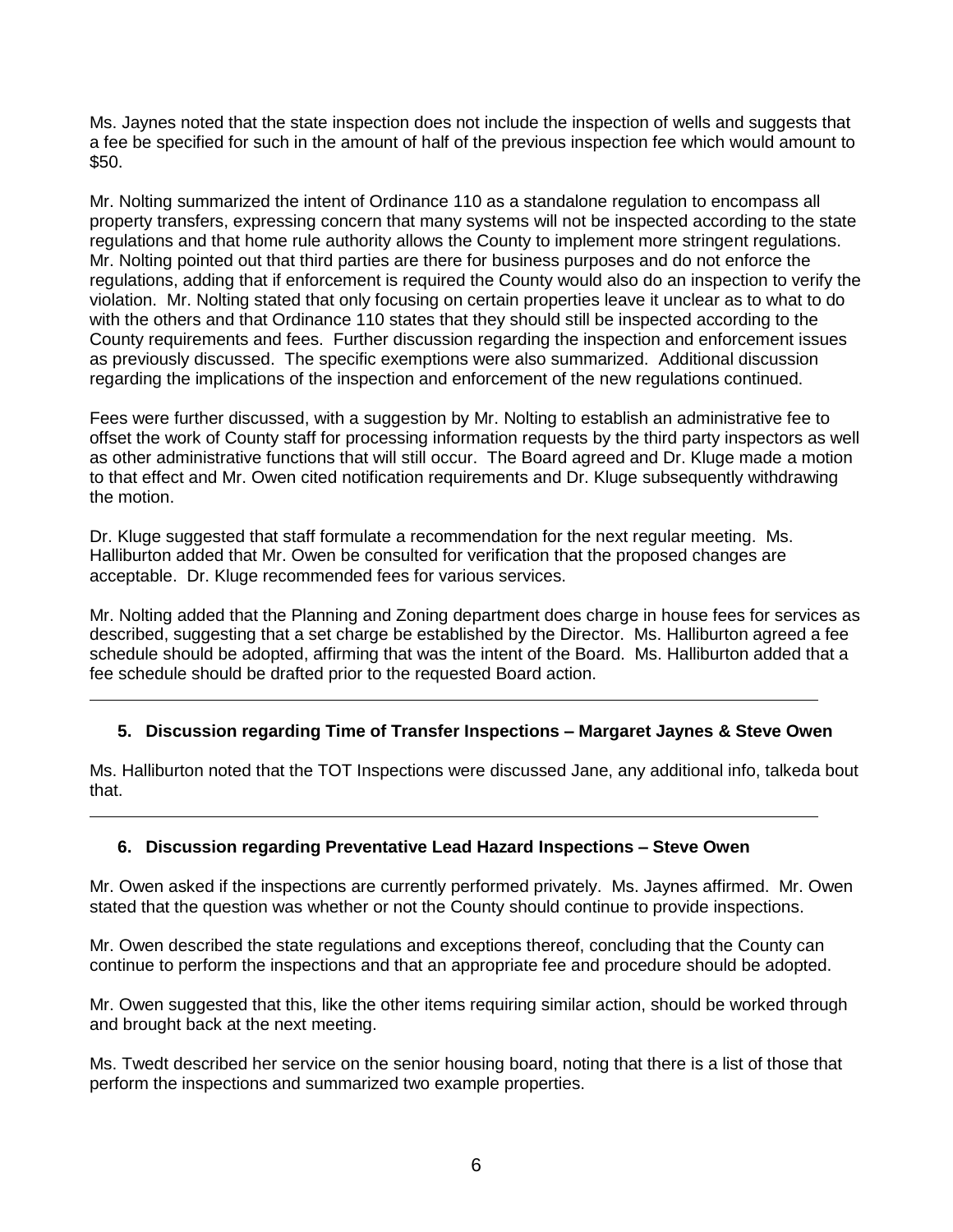Ms. Jaynes expressed concern with the ability to pay a large fee by those with low incomes, adding that some local companies charge a fee of approximately \$1,000. Ms. Twedt stated that local companies do not charge that much. Ms. Jaynes stated that she feels the key to prevention is the offering of the service free of charge and suspects that most people will skip the inspection if it the cost is too great. Ms. Twedt described an example of an inspection performed, adding that the described inspections she has experience with may differ from those Ms. Jaynes has discussed. Ms. Halliburton added that inspections are required for subsidized buildings.

Ms. Jaynes asked if septic inspections should be performed in the interim on those properties exempted from state regulations. Mr. Speck and Dr. Kluge affirmed. Ms. Halliburton asked Mr. Owen to respond. Mr. Owen agreed with the previous comments by Mr. Nolting regarding the preemption of certain parts of the regulations. Mr. Owen added that the type of inspection needs to be looked at in terms of the requirements being inspected being for State or County regulations or both. Mr. Owen stated that it is unclear with current regulations, adding that the conflict needs to be clarified. The Board asked for clarification to whether staff should continue to do business as usual. Mr. Owen affirmed. Mr. Speck and Dr. Kluge agreed. Ms. Halliburton noted that as long as the law allows the County to be more stringent we will do so.

Ms. Halliburton asked if Ms. Jaynes questions were answered. Ms. Jaynes affirmed, adding that the inspection process does not differ greatly. Ms. Cathy Bazylinski agreed.

# **STAFF COMMENTS:**

None.

**BOARD COMMENTS:** None.

**ADJOURNMENT:** 5:33 p.m. Speck / Kluge (MCU) (Paschen absent)